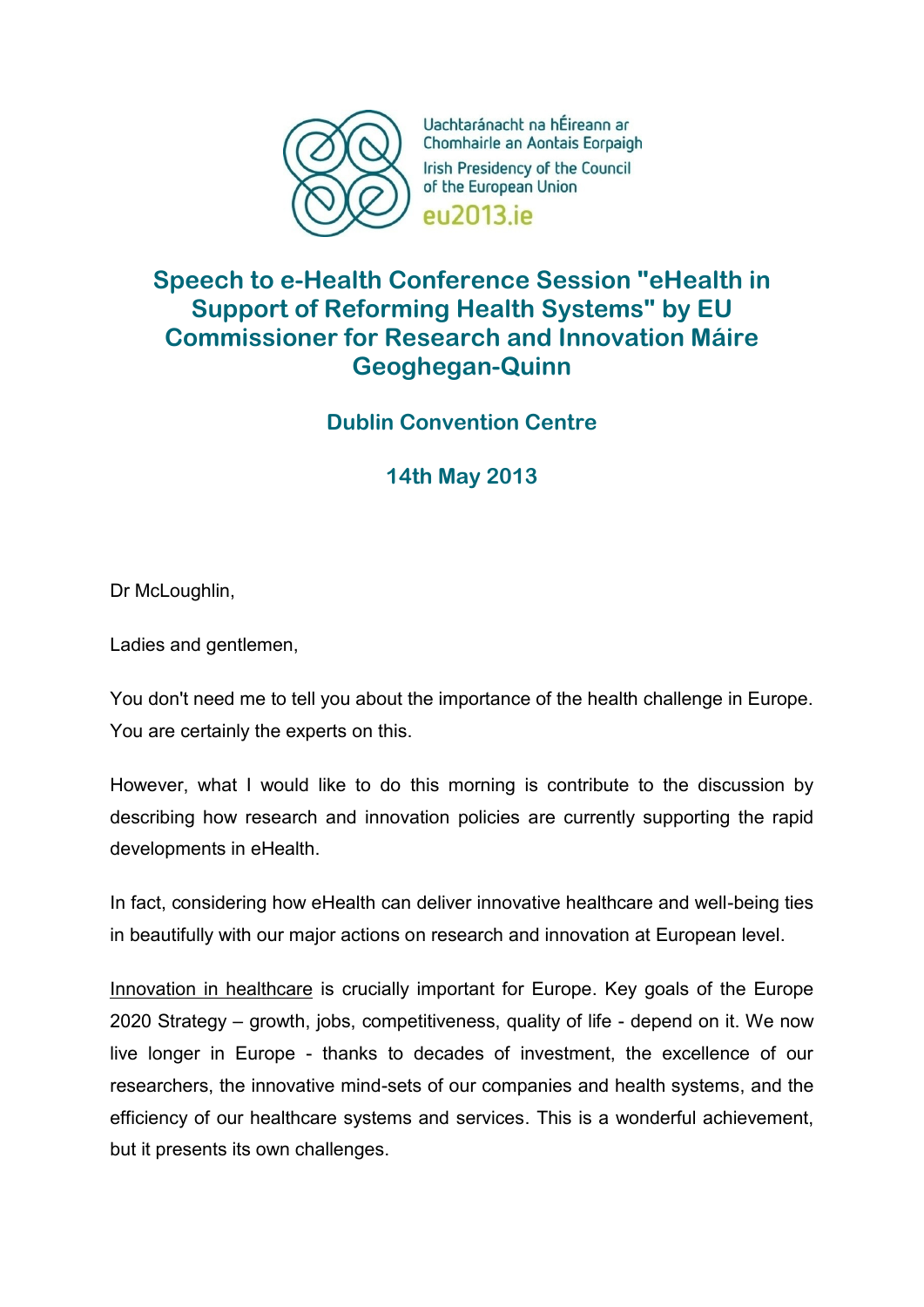The ageing of Europe's population means that the burden of cancer as well as chronic and degenerative diseases is getting heavier. Projections also indicate that if we do not change how we deliver health services, the demand for healthcare workers will be impossible to meet.

At the same time, Europe's biomedical industry is reducing its investment in research – the reasons include long product development cycles, high risk of failure and a lengthy regulatory approval process. We are producing fewer new drugs and at a greater cost. We must find ways to achieve the hat-trick of keeping us, our healthcare systems and our healthcare industry and economy in good condition. All of us here today are making a contribution to reaching that goal and the European Union is no exception.

Today, 844 collaborative health research projects are being funded by the EU Framework Programmes for Research. They represent an investment of 4 billion euro, involving some 3000 organisations from over 120 countries.

Impressive though they are, these are just numbers. Behind the figures lies a vast sharing of expertise, ideas, resources and infrastructures. That's what collaborative research is all about.

Besides funding these projects, the European Commission also plays a role in six international health research consortia, teaming up with countries from across the world to tackle changes that are too big for any one country or region to solve alone, such as chronic non-communicable diseases, traumatic brain injury and rare diseases.

In this context, let me highlight the Human Brain Project that aims to create the world's largest experimental facility for developing the most detailed model of the brain, so we can study how the human brain works and ultimately develop personalised treatments for neurological and related diseases.

We have also pioneered partnerships that have taken the whole concept of privatepublic collaboration to a new level. Our 1 billion euro investment in the Innovative Medicines Initiative (IMI) has helped galvanize Europe's large pharmaceutical companies around important health issues. This collaborative platform offers a real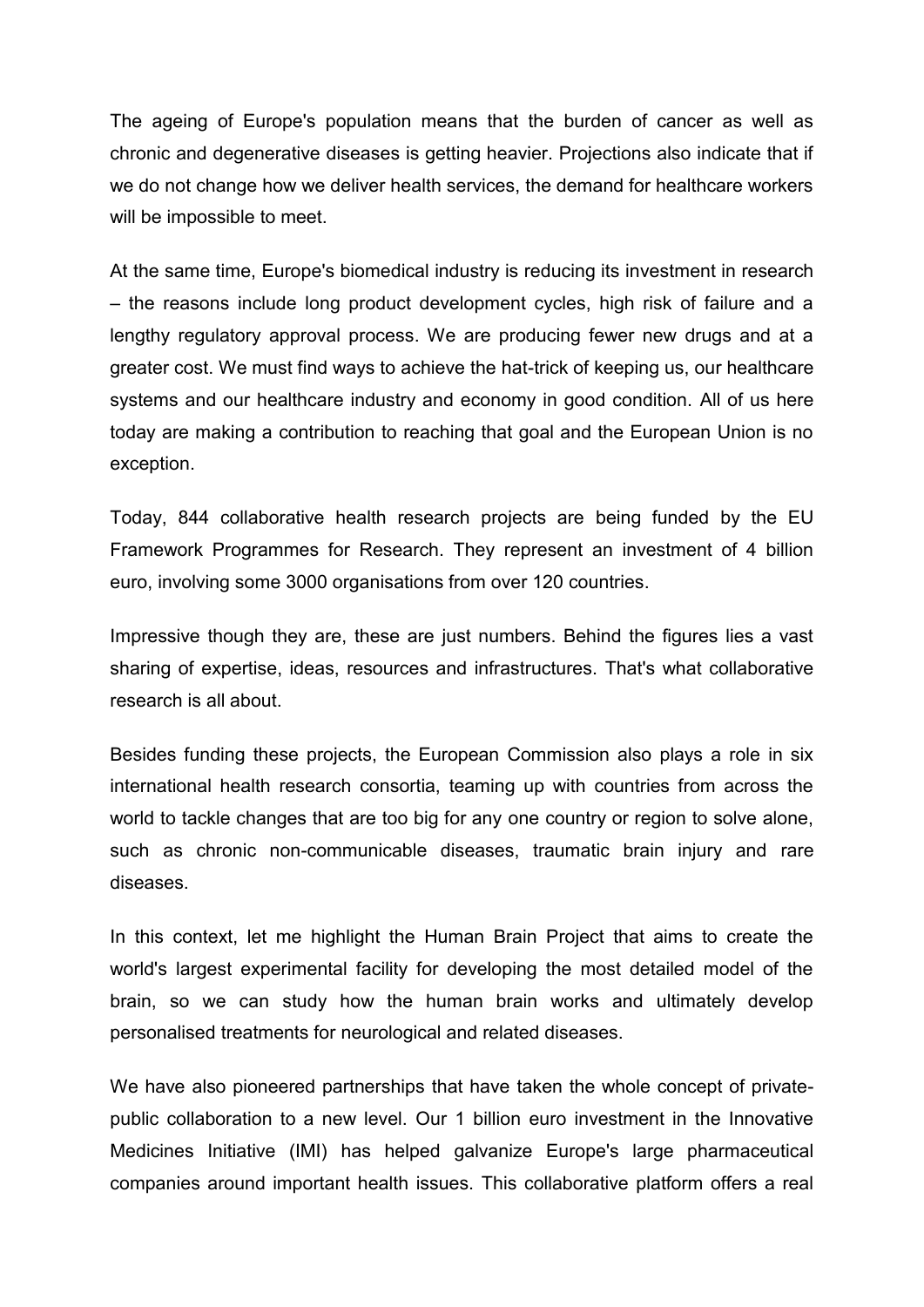win-win for everybody, including regulators, patient organisations, SMEs and academic researchers.

But we can always improve and that is of course our aim with Horizon 2020, the EU's new programme for research and innovation that will begin next year.

The close correlation between research, innovation, economic growth and employment is the main reason that the European Commission has proposed to increase the EU's investment in research and innovation through Horizon 2020, The programme will couple research to innovation by providing seamless and coherent funding at every step from idea to market, from bench to bedside, so that participants can turn their breakthroughs into viable products and services.

The programme will support the research and innovation component of a range of major policy initiatives over the coming years, including the EU health strategy and the eHealth Action Plan.

Horizon 2020's mission is very clear - to carry out top quality health research with real impacts and to spark innovations with excellent commercial possibilities.

eHealth, the focus of this conference, is an important part of this mission and an opportunity to overcome some of the challenges to effective and efficient healthcare delivery.

One of the societal challenges that Horizon 2020 will tackle is "*Health, demographic change and wellbeing*".

Horizon 2020 will help researchers take decisive steps towards the development of a comprehensive and coordinated effort on health and wellbeing research in Europe, based on initiatives jointly implemented by the EU and its Member States and bringing together the public and private sectors.

But Horizon 2020 will also develop a global approach in another dimension.

Vice President Kroes, Commissioner Borg and I are joining forces to combine health research, innovation, ICT and health policy with the aim of improving lifelong health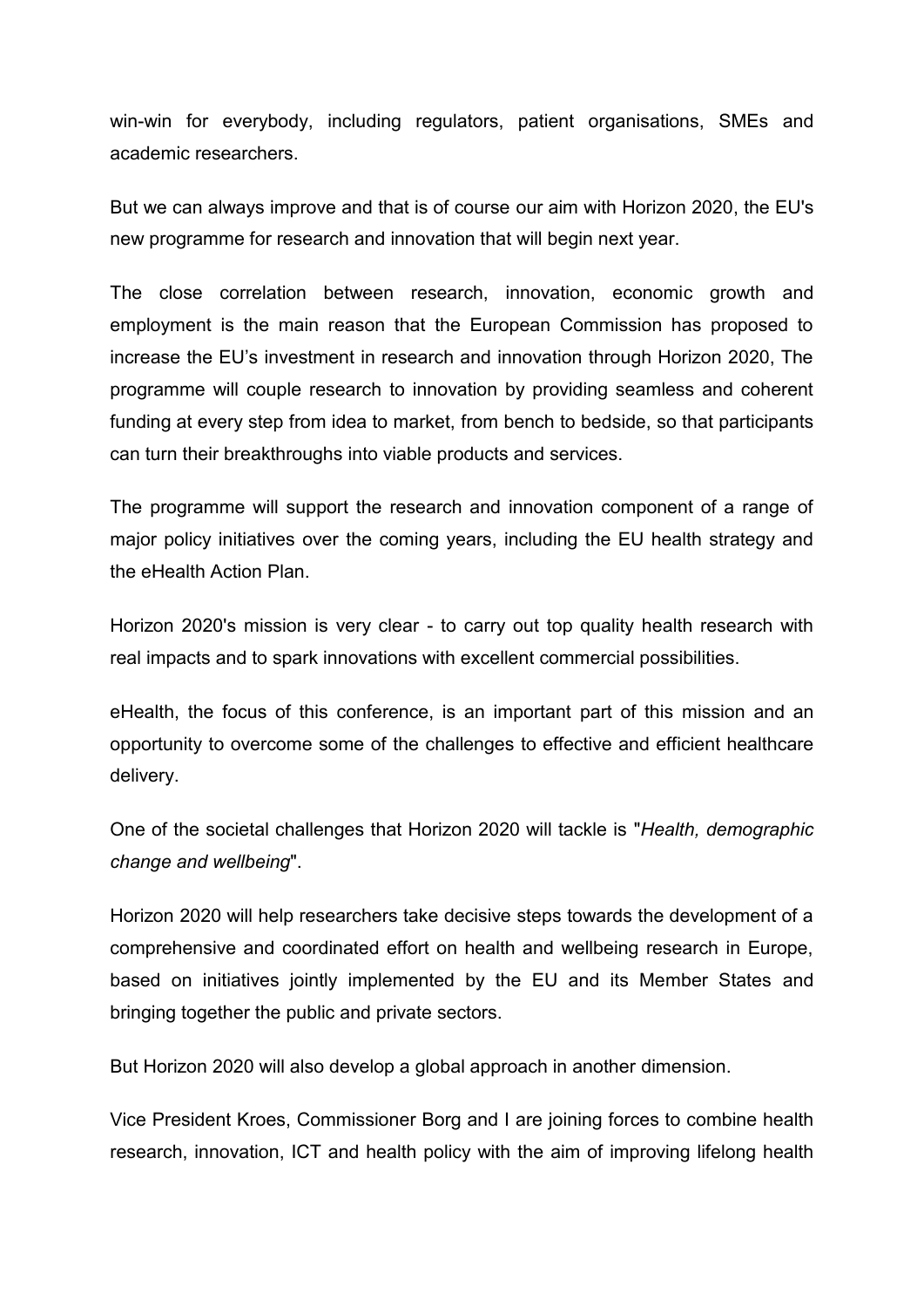and wellbeing for all, and to position Europe as a leader in the rapidly-expanding global market for health innovations.

Big challenges need appropriate resources. For this reason, we have proposed that of the six societal challenges tackled by Horizon 2020, the biggest budget should be allocated to this health challenge.

We need excellence in research to improve our understanding of health, disease, development and ageing and to translate this knowledge into innovative and effective products, strategies, interventions and services for the benefit of patients.

Ultimately, we want to contribute to the delivery of personalised healthcare. This includes effective health promotion which, supported by a robust evidence-base and effective surveillance and screening programmes, prevents disease, improves wellbeing and provides excellent value for money.

But personalised healthcare also includes genomics and the prospect this brings of carrying out – and applying – personal genome sequencing to choosing a suitable treatment. It also encompasses imaging and other diagnostic tools that will enable point-of-care identification of genes and biomarkers.

In this context, and encouraged by the success of the Innovative Medicines Initiative, we will also propose a new public-private partnership for innovative health research as part of Horizon 2020.

Like the IMI, this will be a partnership between industry and the European Commission, aimed at keeping open the development pipeline for new drugs and treatments in key public health areas.

Personalised healthcare will also need computer systems, e-infrastructures and associated communication networks and devices to organise and interpret the data needed for efficient integrated care. This would be of particular benefit to the increasing numbers of people suffering from chronic diseases.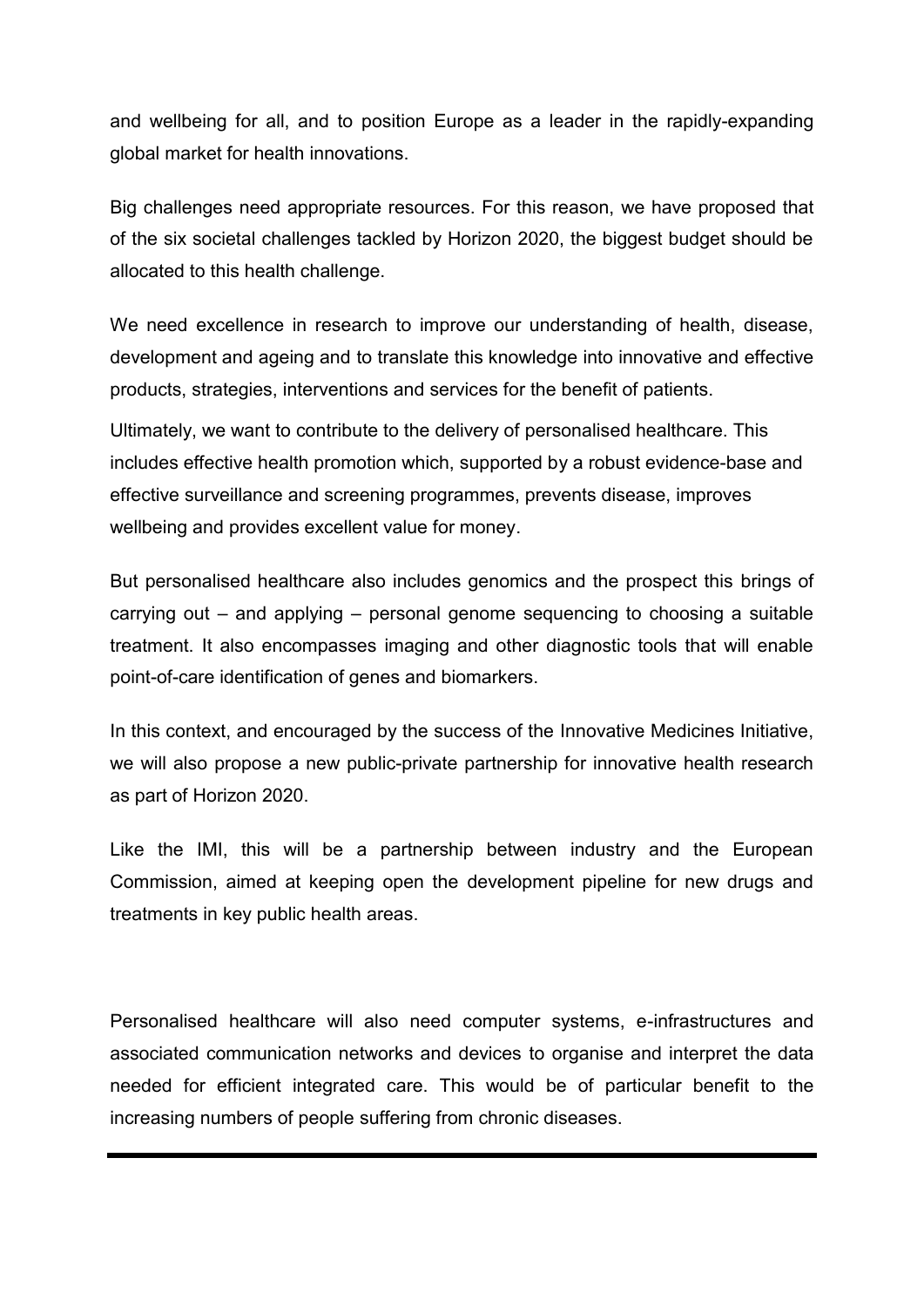On this point, a number of research infrastructures dedicated to biomedical research are currently being developed in Europe following their identification by the European Strategic Forum for Research Infrastructures - or ESFRI - in its strategic roadmap.

New e-Health applications can be built on some of these infrastructures; this is an opportunity that should definitely be exploited.

Finally, we also need to support, through research and innovation pilots, a broader uptake of technological, organisational and social innovations that can empower older people and people with disabilities to remain active and independent.

In this context, I'd like to mention the European Innovation Partnership on Active and Healthy Ageing. The Partnership represents a new approach to cooperation on research and innovation, which is now moving at full speed to turn the strategy for active and healthy ageing into reality.

With the overall goal of adding two healthy years to the average lifespan by 2020, the Partnership fosters close cooperation across the research and innovation cycle, across supply and demand, and across sectors and policies, from public health, to digital, to industrial and innovation policy.

The Partnership seeks to translate innovative ideas into tangible products and services that respond to the concrete needs of the elderly.

The response from stakeholders shows a real drive in Europe to give us all better lifestyles and a higher quality of care.

At the same time, the Partnership aims to capitalise on the business opportunities in fulfilling the needs of our ageing society. Europe cannot miss out on the global commercial opportunities.

Public policies at national, regional and local level, on health, employment, research and innovation, are directly relevant to the challenge of active and healthy ageing.